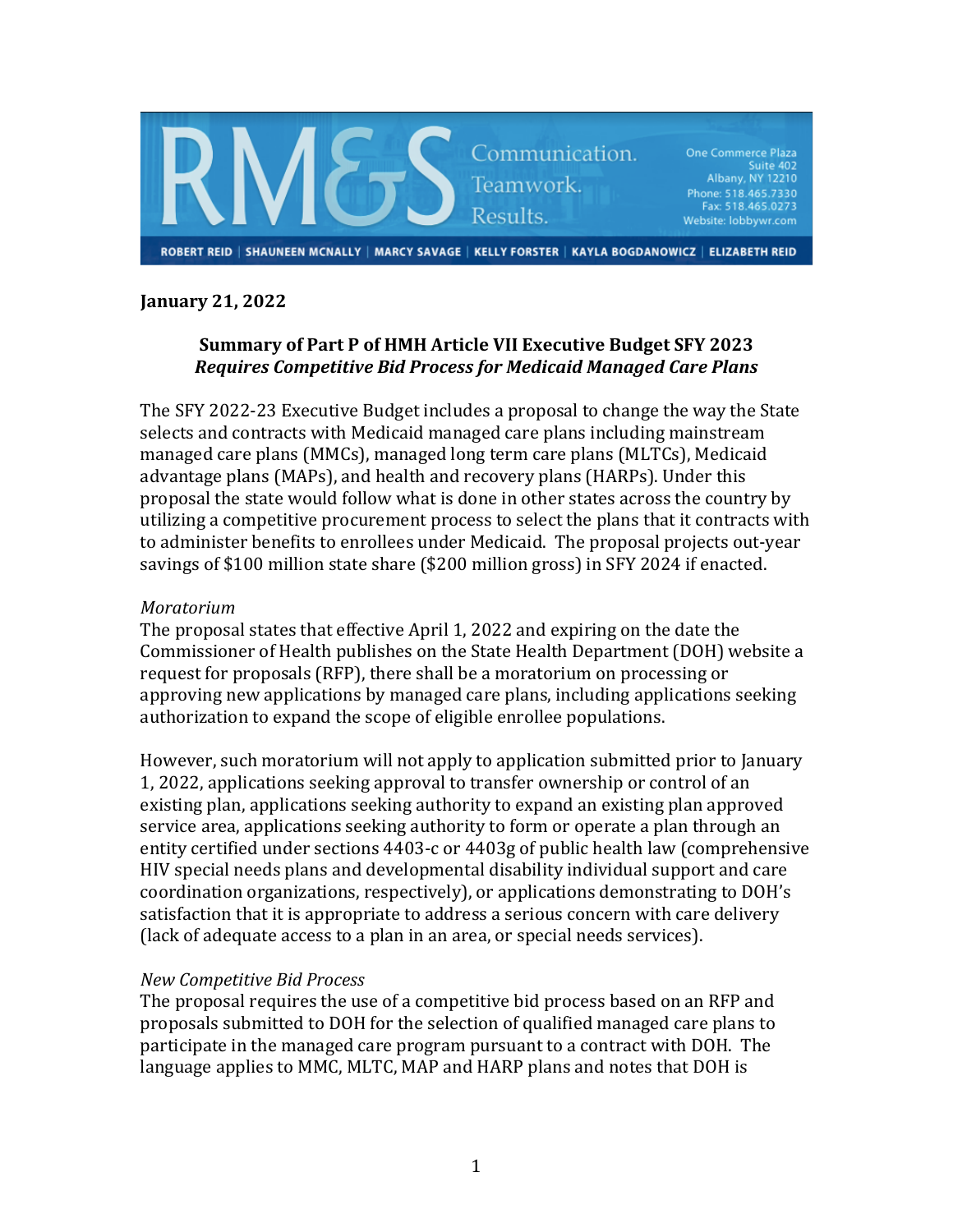authorized to contract directly with comprehensive HIV special needs plans (SNPs) without a competitive bid process.

The Governor's proposal includes additional criteria that must be considered as part of the new competitive bid process beyond the current standards in place. The current standards include:

- Designating the geographic areas, as defined by DOH in the RFP, to be served and the number of eligible participants in a designated area;
- Including a network of health care providers in sufficient numbers and geographically accessible to service program participants;
- Describing the procedures for marketing in program locations;
- Describing the quality assurance, utilization review and case management mechanisms to be implemented;
- Demonstrating the applicant's ability to meet data analysis and reporting requirements;
- Demonstrating financial feasibility; and
- Including other information deemed appropriate by DOH.

The new criteria includes:

- Accessibility and geographic distribution of network providers taking into account the needs of persons with disabilities and differences between rural, suburban and urban settings;
- Which major public hospitals are in the plan's network;
- Demonstrated cultural and language competencies for the population;
- The corporate organization and status of the bidder as a charitable corporation;
- The ability of a bidder to offer plans in multiple regions;
- The type and number of products the bidder proposes to operate;
- Whether the bidder participates in products for integrated care for dual eligible individuals:
- Whether the bidder participates in value based payment arrangements, including delegation of significant financial risk to clinically integrated provider networks;
- The bidder's commitment to participation in managed care in the state;
- The bidder's commitment to quality improvement;
- The bidder's commitment to community reinvestment spending (to be defined in the RFP);
- Past performance in meeting managed care contracts or other federal/state requirements for current or previously authorized plans, and if DOH has issued any statements of findings, deficiency, sanctions or enforcement, actions for non-compliance, and whether the bidder addressed and issues in a timely manner; and
- Other criteria deemed appropriate by the Commissioner of DOH, which is to be developed with the Commissioners of the Office of Mental Health (OMH), the Office of Addiction Services and Supports (OSAS), the Office for People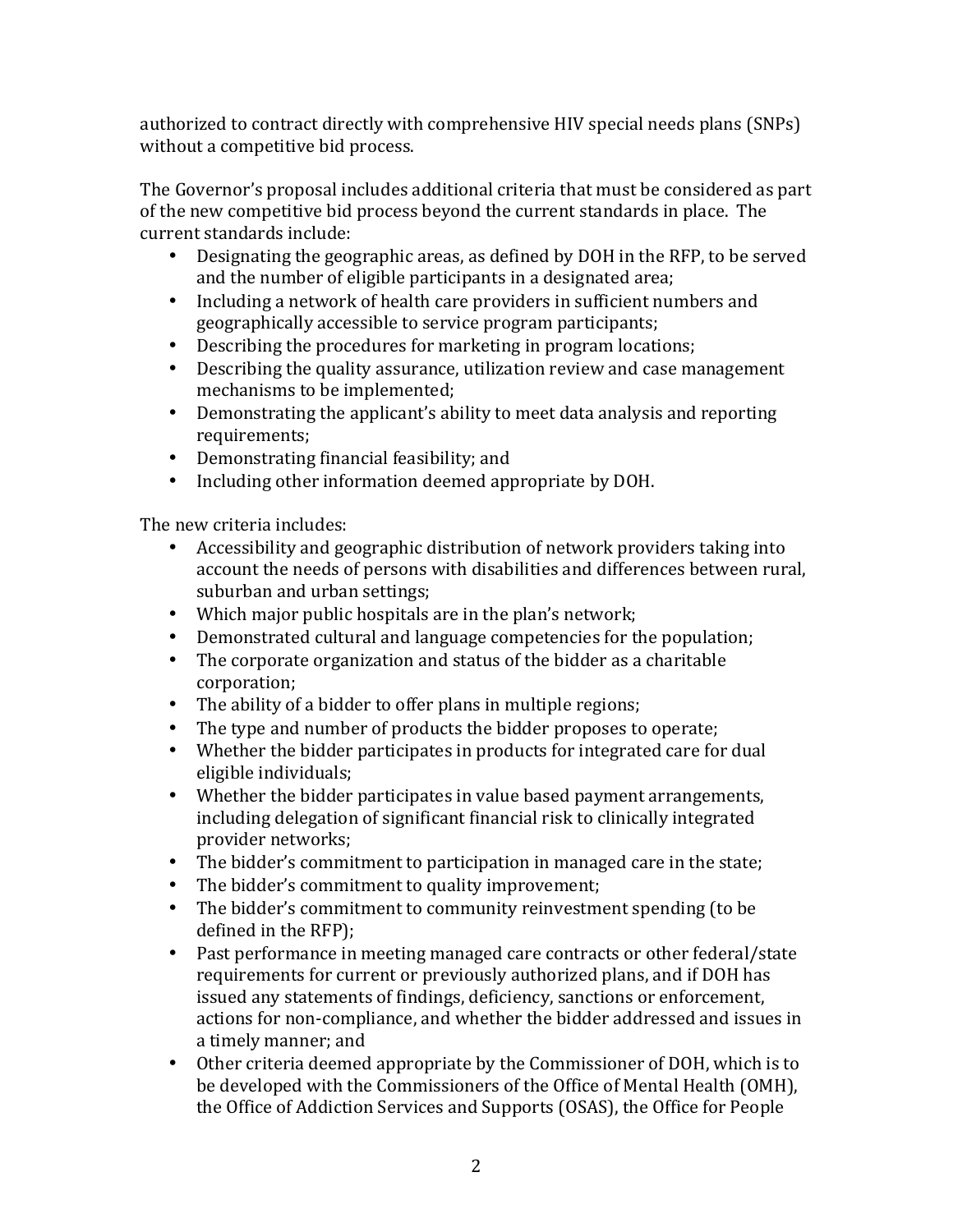with Developmental Disabilities (OPWDD) and the Office of Children and Family Services (OCFS), as applicable.

The language also states that the Commissioner shall not be limited in evaluating proposal content or criteria on a pass-fail, scale, or other methodological basis, in consultation with other Commissioners referenced above.

### *RFPs/Contracts*

DOH is required to post on its website the RFPs and a description of the proposed services, the criteria, the manner by which proposals should be submitted, the manner by which a managed care plan may continue to participate in the program pending awards through the competitive bid process and upon award, list the managed care plans DOH plans to contract with and later the final slate of contracted managed care plans.

The Commissioner of DOH is required to make awards for each product, for which proposals were requested, to at least 2 managed care providers in each geographic region defined by DOH in the RFPs (as long as at least 2 applied) and shall have the discretion to add more based on need for access up to 5 contracts in each region.

Contract term periods shall be determined by the Commissioner of DOH and may be renewed, or modified without a new RFP to ensure consistency with federal/state law changes, regulations or policies. The Commissioner is authorized to terminate awarded contracts for cause including violations of contract terms, state/federal laws or loss of necessary state/federal funding.

Within 60 days of DOH issuing the RFPs, a managed care plan previously approved to participate in the managed care program, shall submit its intent to complete such proposal. A plan that fails to do so, indicates its intent not to complete a RFP, fails to submit a proposal within the required timeframe, or is not awarded the ability to continue to participate in the program, shall upon the direction of DOH, terminate its services and operations in accordance with the contract with DOH and shall be required to maintain coverage for such a period of time as determined by DOH to ensure a safe and orderly transfer.

DOH is authorized to reissue RFPs if needed to ensure access to a sufficient number of managed care plans.

# *Special Needs Managed Care Plans*

The proposal states that the Commissioner of DOH, shall jointly with the Commissioners of OMH and OASAS select a limited number of special needs managed care plans capable of managing the behavioral and physical health needs of Medicaid enrollees with significant behavioral health needs.

*Managed Long Term Care Plans*